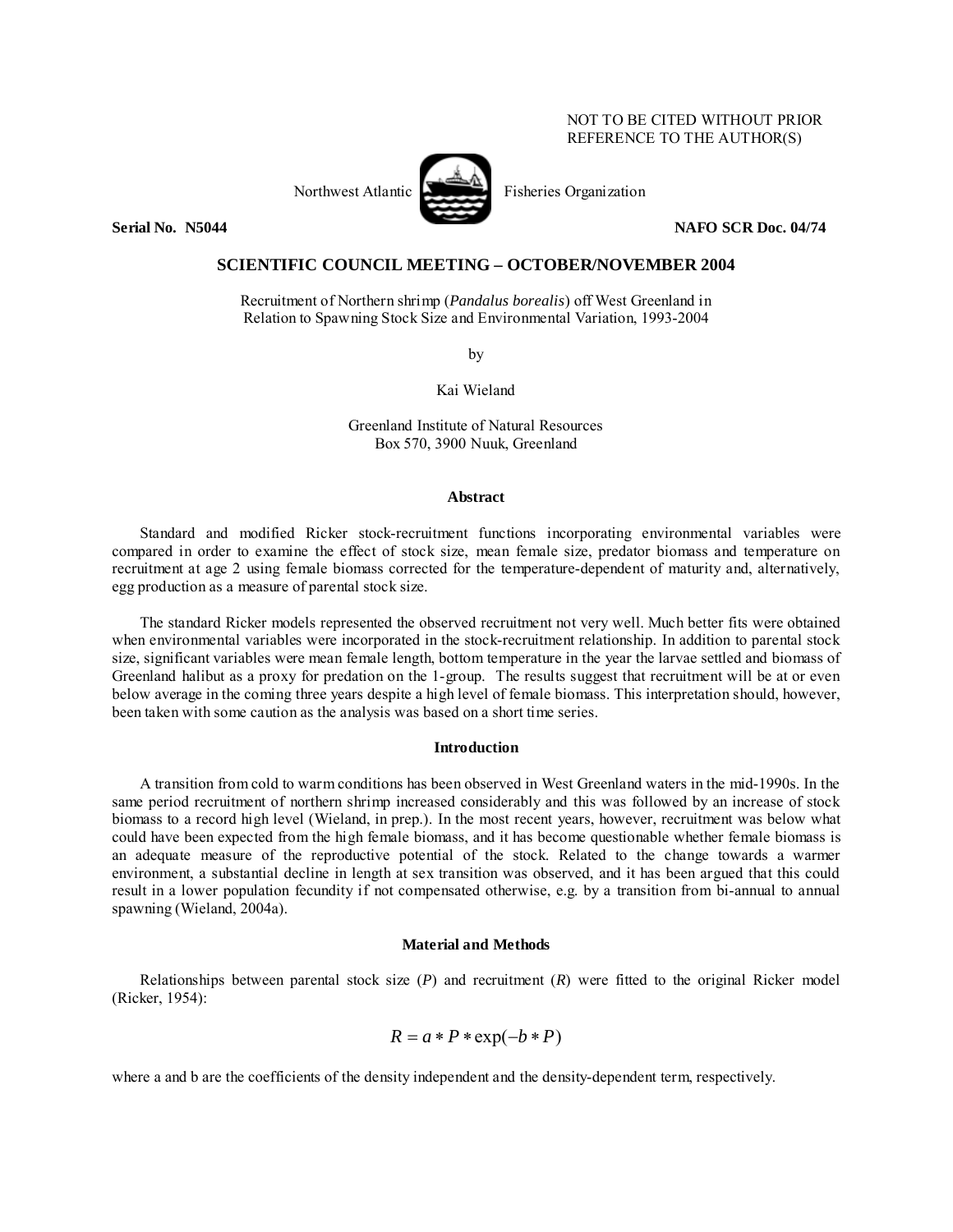Alternatively, its linearized and extended version according to Stocker *et al.* (1985) was used:

$$
\ln(R_i/P_{i-3}) = \ln(\alpha) - \beta \cdot P_{i-3} + \chi \cdot L_{i-3} + \delta \cdot ST_{i-2} + \eta \cdot BT_{i-2} + \lambda \cdot C_{i-1} + \mu \cdot G_{i-1}
$$

where R is the recruitment at age 2, *P* is the biomass of mature females (or potential egg production),  $\alpha$  and  $\beta$  are the coefficients of the two Ricker terms, *L* is the mean carapace length of the females, *ST* and *BT* are surface and bottom temperature, *C* and *G* are survey estimates of cod (*Gadus morhua*) and Greenland halibut (*Reinhardtius hippoglossoides*) biomass at West Greenland, *i* denotes year, and χ, δ, η, γ and µ are coefficients for the environmental variables. In this formulation the environmental effects are multiplicative as suggested by Ricker (1975), and non-significant variables were removed from the full model by backward stepwise multiple regression.

 The lag of three years between female biomass and age 2 recruits takes into account that the females found in a summer survey produce offspring that emerges as larvae first in the following spring and as age 2 three years later. The surface and bottom temperatures, which have been recorded in summer, were lagged by two years so that they correspond to the year in which the larvae hatched and settled. Cod and Greenland halibut biomass were shifted two years back in time in order to reflect predation on northern shrimp in particular at age 1.

Information on average bottom temperature in the study area, recruitment at age 2 as well as female biomass and mean size (Fig. 1) were collected during the West Greenland Bottom Trawl survey for northern shrimp and the most recent descriptions of the methods used to compute the these time series are given in Wieland *et al.* (2004) and Wieland (2004b). Surface temperatures measured on a standard hydrographic station on Fyllas Bank were obtained from Ribergaard and Buch (2003) for the years 1990 to 2003 and from Ribergaard (pers. com.) for 2004. Survey estimates of cod and Greenland halibut biomass (Fig. 1) were available from ICES (2004) and Storr-Paulsen and Jørgensen (2004), respectively, for the period 1990 to 2003. For 2004, preliminary survey estimates of cod and Greenland halibut biomass from Storr-Paulsen and Wieland (2004) and from Storr-Paulsen (pers.com.) were included in the analysis.

 Horsted (1978) summarized information on the spawning period of northern shrimp at West Greenland noting that not all females became ovigerous during winter of the same year and that the proportion of spawning females varied between about 20 and 90% in different areas and years, but no relationship with temperature could be established from his observations. Skúladóttir *et al*. (1991) reported that northern shrimp does not spawn every year in Iceland offshore waters whereas the proportion of egg bearing females during winter was almost 95% in inshore areas at higher temperatures. A second order polynomial regression was fitted to these data (Fig. 2) and was used to calculate the proportion of mature females in West Greenland waters for the years 1990 to 2004 (Fig. 3) based on the bottom temperatures observed there (Fig. 1). The original survey estimates of female biomass were then multiplied with the temperature-specific maturity proportion in order to obtain a time series of mature female biomass of northern shrimp off West Greenland.

Individual fecundity of northern shrimp depends on female size (e.g. Shumway 1985), but such data are very fragmentary for West Greenland waters (Horsted and Smidt, 1956; Folmer, 1990). Teigsmark (1983) provides fecundity length relationships for different parts of the Barents Sea, and the lower one was used here to estimate potential egg production (EP) of the northern shrimp population in West Greenland waters for years with a bottom temperature (T) below 2°C and the higher one was applied for the other years considering the observation of Berenboim (1982) that temperatures below 2°C lowered fecundity of northern shrimp in the Barents Sea, i.e.:

| $EP = N * exp(-4.35 + 3.64 * ln(L))$   | if T < 2 $\degree$ C (1990 – 1995) and |
|----------------------------------------|----------------------------------------|
| $EP = N * \exp(-3.78 + 3.52 * \ln(L))$ | if $T > 2$ °C (1996 – 2004),           |

where  $N$  is the abundance of mature females (calculated in the same way as biomass) and  $L$  is the mean carapace length of the females.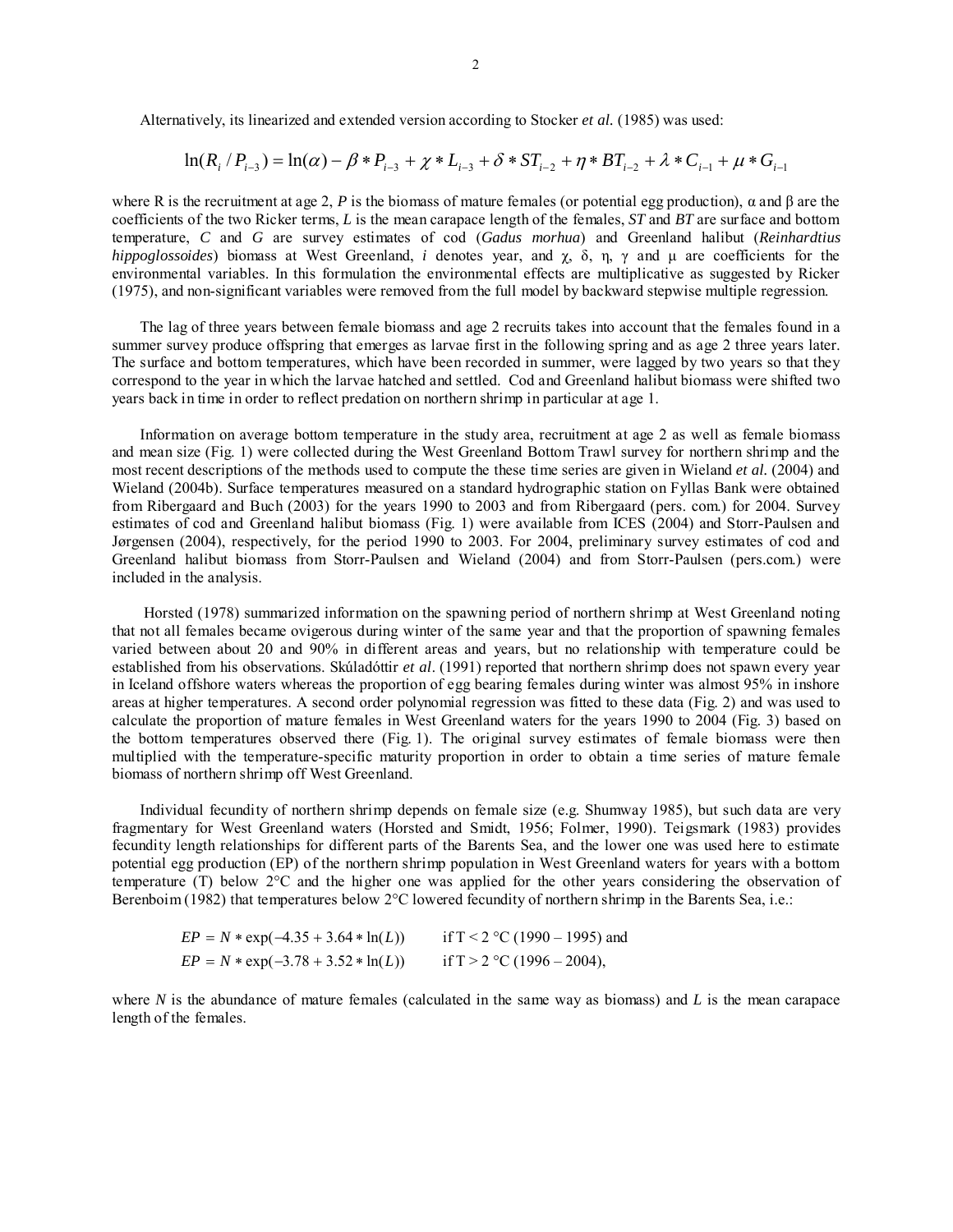### **Results and Discussion**

The standard Ricker stock-recruitment fits are shown in Fig. 4 and 5. The biomass of mature females explained only less than 10% of the observed variation in recruitment with the coefficients of the density-independent and the density-dependent terms amounting to 0.171 and 0.005, respectively. The stock recruitment fit improved slightly using potential egg production. In this case 18 % of the recruitment variability were explained and the coefficients of the density-independent and the density-dependent terms amounted to 0.882 and 0.024, respectively.

Significant variables in the multiple regression models were bottom temperature in the year of larval settling, mean female length and biomass of Greenland halibut in the year before the age 2 recruits were recorded in the survey, and explained 89 and 90% of the recruitment variability together either with the biomass of mature females or egg production as the measure of parental stock size. The coefficients bottom temperature and mean female size were positive and negative for Greenland halibut biomass in both cases (Table 1a). This is plausible considering that a higher temperature can enhance growth if food is not limiting, fecundity is positively correlated with size and an increase in Greenland halibut biomass would reduce recruitment due to predation. Mean female length was also significant when egg production was used as the measure of parent stock size, and this may indicate that either the fecundity-length relationships from the Barents Sea are not adequate for West Greenland or that female size has an additional effect, e.g. on egg quality. It is noteworthy that cod had obviously not effect on the recruitment of northern shrimp in the past decade, but this will likely change if the cod stock does recover from its current low level.

Bottom temperature was the only variable that remained significant when cod and Greenland halibut biomass were removed from the set of initial explanatory variables and parental stock size was forced into the models (Table 1b). These models have more degrees of freedom than those, which include all significant variables, but the explained variability in recruitment decreased to 46% using biomass of mature females as measure of the parental stock and to 40% with potential egg production instead.

Figure 6 compares the predictions of recruitment from the standard Ricker and the multiple regression models. The two standard Ricker models, which were either based on biomass of mature females (Fig. 6A) or potential egg production (Fig. 6B), predict a moderate increase in recruitment above the long-term mean  $(9.4 \times 10^9)$  in the coming years despite the substantial increase of females biomass from 152 000 tons in 2002 to the record high value of 264 000 tons in 2004 (Fig. 1) In contrast, the multiple regression models with the full set of significant variables or the reduced one suggest a drastic decline of recruitment in 2005 or in 2006, respectively. Although these models represent the observations from the past years fairly well, it appears questionable that the magnitude of the predicted decline in recruitment is realistic even considering the pronounced changes in Greenland halibut biomass and mean females size (Fig. 1) in the first case and the decrease in bottom temperature (Fig. 1) in both cases since 2001.

### **Conclusions**

The proportion of mature females calculated from Icelandic data on temperature-specific maturation (Skúladóttir *et al*., 1991) and bottom temperatures recorded off West Greenland ranged from 81.8 to 93.4% (at temperatures of 1.5 and 3.4°C, respectively) and had only a minor effect on index of spawning stock biomass used in this study. These values, however, are above those reported by Horsted (1978) for the 1950s and 1970s. It appears therefore worthwhile to collect more recent information on the portion of egg bearing females, e.g. from the commercial shrimp fishery in winter as such data cannot be derived from the West Greenland Bottom Trawl survey for shrimp because this survey is conducted prior or in the beginning of the egg laying period.

Folmer (1990) reported that individual fecundity of northern shrimp females at West Greenland was much lower in areas north of 71°N than in the Holsteinsborg Deep at about 66°30'N where usually higher temperatures prevail (Wieland and Kanneworff, 2002). This may justify the approach used here to calculate the potential egg production applying two different levels of fecundity for northern shrimp in the Barents Sea, but it would be highly desirable to collect more adequate data on the effect of temperature on fecundity for the West Greenland stock.

Northern shrimp is not fully represented in the survey at age 2 (Wieland, 2004b). This effect and missing observations at low sizes of the parental stock have prevented a more realistic fit of the standard Ricker function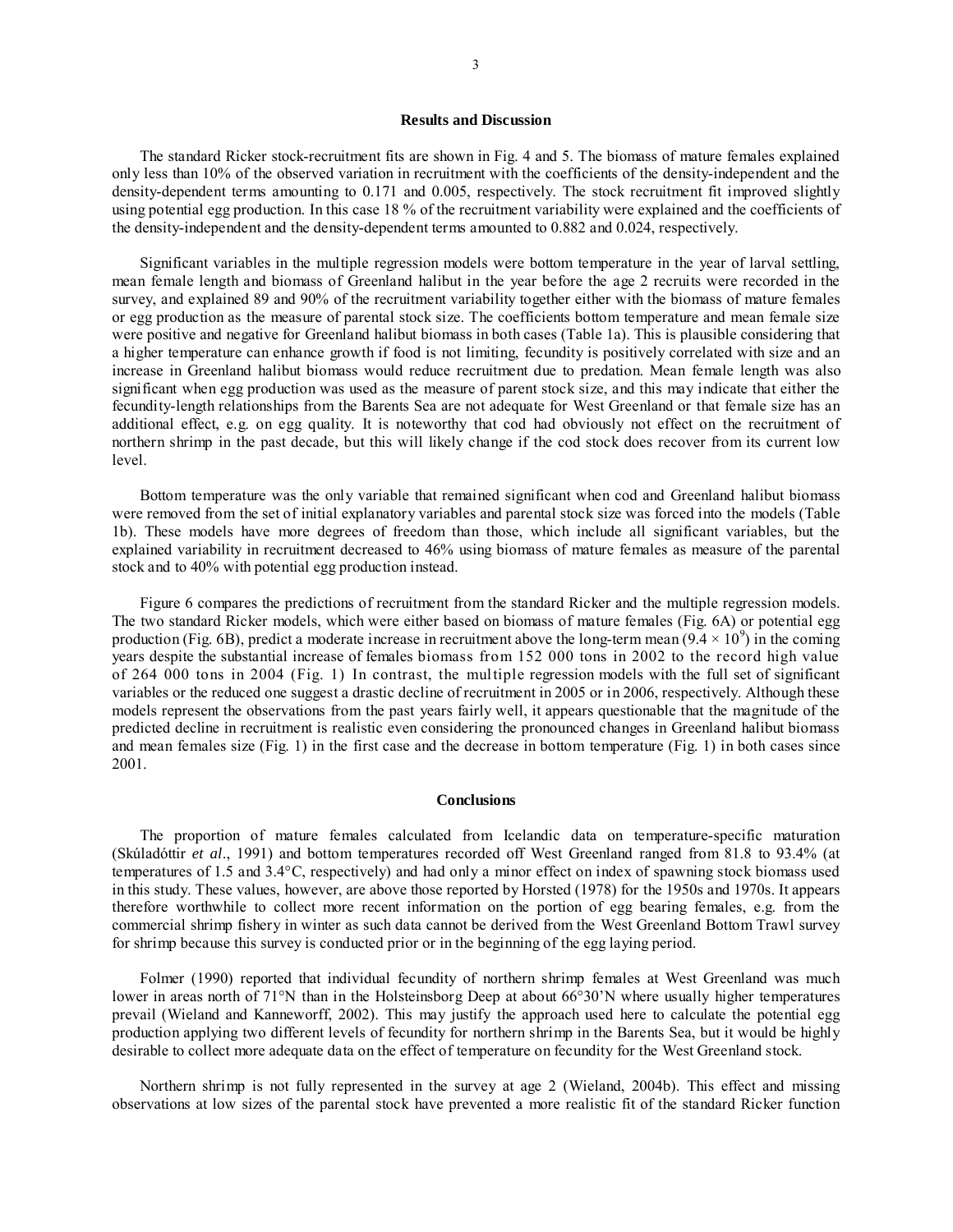near the origin. A scaling of the recruitment index with a constant factor, however, would not improve the fit or change the value of density-dependent term. Berenboim and Sheveleva (1989) reported for northern shrimp in the Barents an egg mortality of about 37% during the 5 month long egg bearing period, and improved stock recruitment fits might be obtained if the measure of parental stock size is adjusted taking such an effect into account. This, however, would require a collection of more detailed information on the duration of the egg bearing period and egg mortality during this period in relation to temperature for West Greenland waters.

The years available for the time series of stock-recruitment data do so far not include situations of low parental stock size and observations of the outcome from the record high levels of female biomass in 2003 and 2004 are outstanding. The predictions from the standard Ricker models should be taken with much caution considering that data from the coming years will likely modify the shape of the stock-recruitment relationship. This is also the case for the multiple regression models, in particular those that were derived from the full initial set of explanatory variables, because they were based on low degrees of freedom fitting four variables with only 12 observations. New data may alter the significance of one or the other environmental factor and the corresponding coefficients. However, the results of this study suggest that recruitment in the near future will be at or even below the average of the last three years despite the high level of female biomass.

### **References**

Berenboim, B. I. 1982. Reproduction of the shrimp *Pandalus borealis* in the Barents Sea. *Oceanology*, **22**(1): 85-89. Berenboim, B. I., and G. K. Sheveleva. 1989. Data on the deep water shrimp (*Pandalus borealis* Krøyer) fecundity

in the Barents Sea. *ICES C.M. Doc*., No. 1989/K:16.

- Horsted, S. A. 1978. The life cycle of shrimp, *Pandalus borealis* Kr., in Greenland waters in relation to the potential yield. *ICNAF Sel. Pap*., **4**: 51-60.
- Horsted, S. A., and E. Smidt. 1956. The deep sea prawn (*Pandalus borealis* Kr) in Greenland waters. *Medd. Danm. Fisk. Havunders. N.S*., Vol. **I**(11), 118 p.
- ICES. 2004. Report of the North Western Working Group. *ICES C.M. Doc*., No. 2004/ACFM:25.
- Ribergaard, M. H., and E. Buch. 2004. Oceanographic investigations West Greenland. NAFO SCR Doc., No. 1, Serial No. N4937.
- Ricker, W. E. 1954. Stock and recruitment. *J. Fish. Res. Board Can*., **11**: 559-623.
- Ricker, W.E. 1975. Computation and interpretation of biological statistics of fish populations. *Bull. Fish. Res. Board Can*., **191**: 382 p.
- Shumway, S. E., H. C. Perkins, D. F. Schick, and A. P. Stickney. 1985. Synopsis of biological data on the pink shrimp, *Pandalus borealis* Krøyer, 1838. *NOAA Technical Rapport NMFS30 / FAO Fisheries Synopsis*, No. 144, 57 p.
- Skúladóttir, U., J. Pálsson, G. S. Bragason, and S. Brynjólfsson. 1991. The variation in size and age at change of sex, maximum length and length of the ovigerous periods of the shrimp, *Pandalus borealis*, at different temperatures in Icelandic waters. *ICES C.M. Doc*., No. 1991/K:5.
- Stocker, M., V. Haist, and D. Fournier, 1985. Environmental variation and recruitment of Pacific herring (*Clupea harengus pallasi*) in the Strait of Georgia. *Can. J. Fish. Aquat. Sci*., **42**(Suppl. 1): 174-180.
- Storr-Paulsen, M., and O. Jørgensen, 2004. Biomass and abundance of demersal fish stocks off West Greenland estimated from the Greenland shrimp survey, 1988-2003. NAFO SCR Doc., No. 18, Serial No. N4966.
- Storr-Paulsen, M., and K. Wieland. 2004. A preliminary estimate of cod biomass (*Gadus morhua*) West Greenland offshore waters (NAFO Subarea 1) in 2004. *NAFO SCR Doc*., No. 70, Serial No. N5040, 5 p.
- Teigsmark, G. 1983. Populations of the deep sea shrimp (*Pandalus borealis* Kroyer) in the Barents Sea. *Fisk. Dir. Skr. Ser. Havunders*, **17**(10): 377-430.
- Wieland, K. 2004a. Length at sex transition in northern shrimp (*Pandalus borealis*) off West Greenland in relation to changes in temperature and stock size. *Fish. Res.*, **69**: 49-56.
- Wieland, K. 2004b. Abundance and mean size at age of northern shrimp (*Pandalus borealis*) juveniles and males off West Greenland (NAFO Subarea 1 and Div. 0A) in 1993-2004. *NAFO SCR Doc*., No. 73, Serial No. N5043, 26 p.
- Wieland, K. in prep. Changes in recruitment, growth and stock size of northern shrimp (*Pandalus borealis*) at West Greenland: temperature and density-dependent effects at released predation pressure. Submitted to ICES J. Mar. Sci. (MS presented at ICES Symposium "The influence of climate change on North Atlantic fish stocks", 11-14 May 2004, Bergen).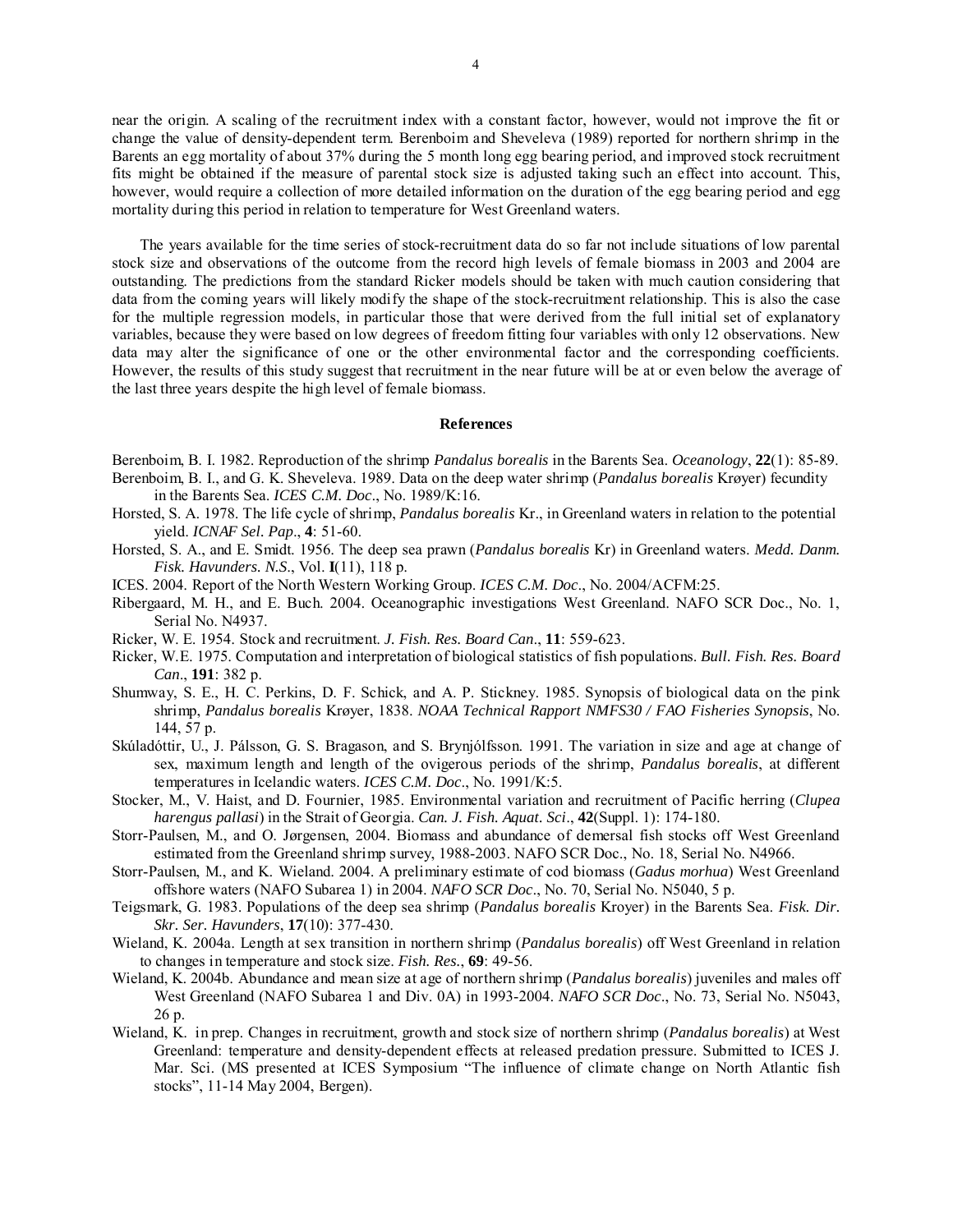Wieland, K. and P. Kanneworff, 2002. Bottom temperature on West Greenland shrimp fishing grounds in 1991 to 2002. NAFO SCR Doc. 02/162. Ser. No. N4791.

Wieland , K., P. Kanneworff, and B. Bergström, 2004. Results of the Greenland Bottom Trawl Survey for Northern shrimp (*Pandalus borealis*) off West Greenland, 1988-2004. NAFO SCR Doc., No. 72, Serial N5042, 31 p.

Table 1. Parameter estimates of multiple regressions models on recruitment of northern shrimp in West Greenland waters, 1993- 2004 (\*: variable forced into the model).

#### a) with cod and Greenland halibut biomass in the initial set of explanatory variables

| Variable                           |         | Coefficient | P      | Variable                            |       | Coefficient | Þ      |
|------------------------------------|---------|-------------|--------|-------------------------------------|-------|-------------|--------|
| (Intercept)                        |         | $-67.1254$  | 0.0009 | (Intercept)                         |       | $-66.5260$  | 0.0007 |
| Biomass of mature females and      |         | 0.0304      | 0.0135 | Potential egg production and        |       | 0.1871      | 0.0080 |
| Mean female size of northem shrimp |         | 2.3905      | 0.0012 | Mean female size of northern shrimp |       | 2.4789      | 0.0008 |
| Bottom temperature                 |         | 1.4109      | 0.0001 | Bottom temperature                  |       | 1.0016      | 0.0003 |
| Biomass of Greenland halibut       |         | $-0.1222$   | 0.0019 | Biomass of Greenland halibut        |       |             | 0.0010 |
|                                    | $R^2$ : | 0.8948      |        |                                     | $R^2$ | 0.8982      |        |

#### b) without cod and Greenland halibut biomass in the initial set of explanatory variables

| Variable                                     | Coefficient | Þ      | Variable                                    | Coefficient |            |  |
|----------------------------------------------|-------------|--------|---------------------------------------------|-------------|------------|--|
| (Intercept)                                  | $-2.9846$   | 0.0019 | (Intercept)                                 | $-1.2893$   | 0.0471     |  |
| Biomass of mature females of northern shrimp | $-0.0137$   | 0.1500 | Potential egg production of northern shrimp | -0.0826     | $0.1022$ * |  |
| Bottom temperature                           | 0.7101      |        | Bottom temperature                          | 0.7675      | 0.0356     |  |
| $R^2$ :                                      | 0.4570      |        | $R^2$                                       | 0.4041      |            |  |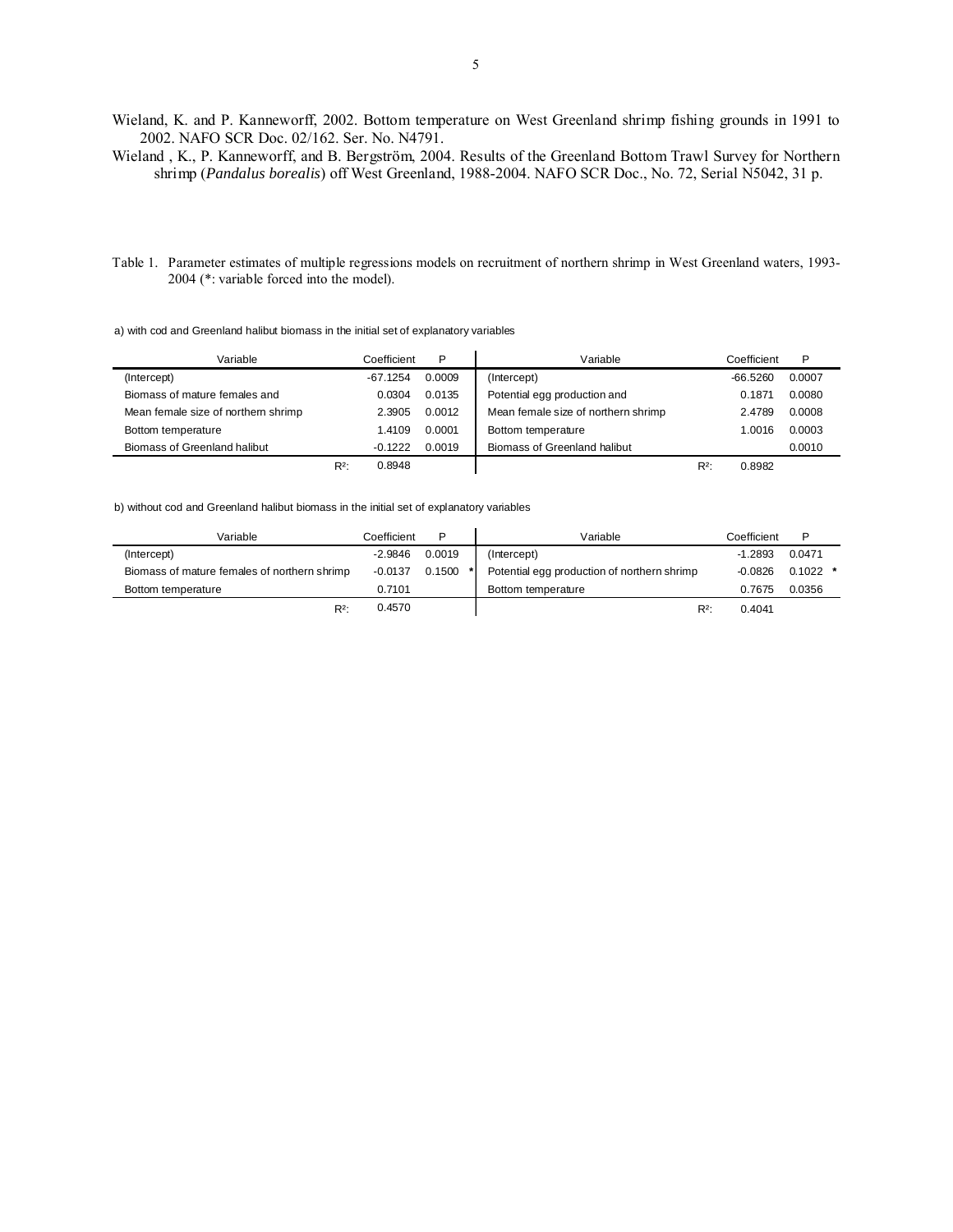

Fig. 1. Time series of bottom and surface temperature, recruitment at age 2, mean length and female biomass of northern shrimp as well as cod and Greenland halibut biomass off West Greenland (Survey indices of cod and Greenland halibut biomass for 2004 are preliminary estimates, see text for references).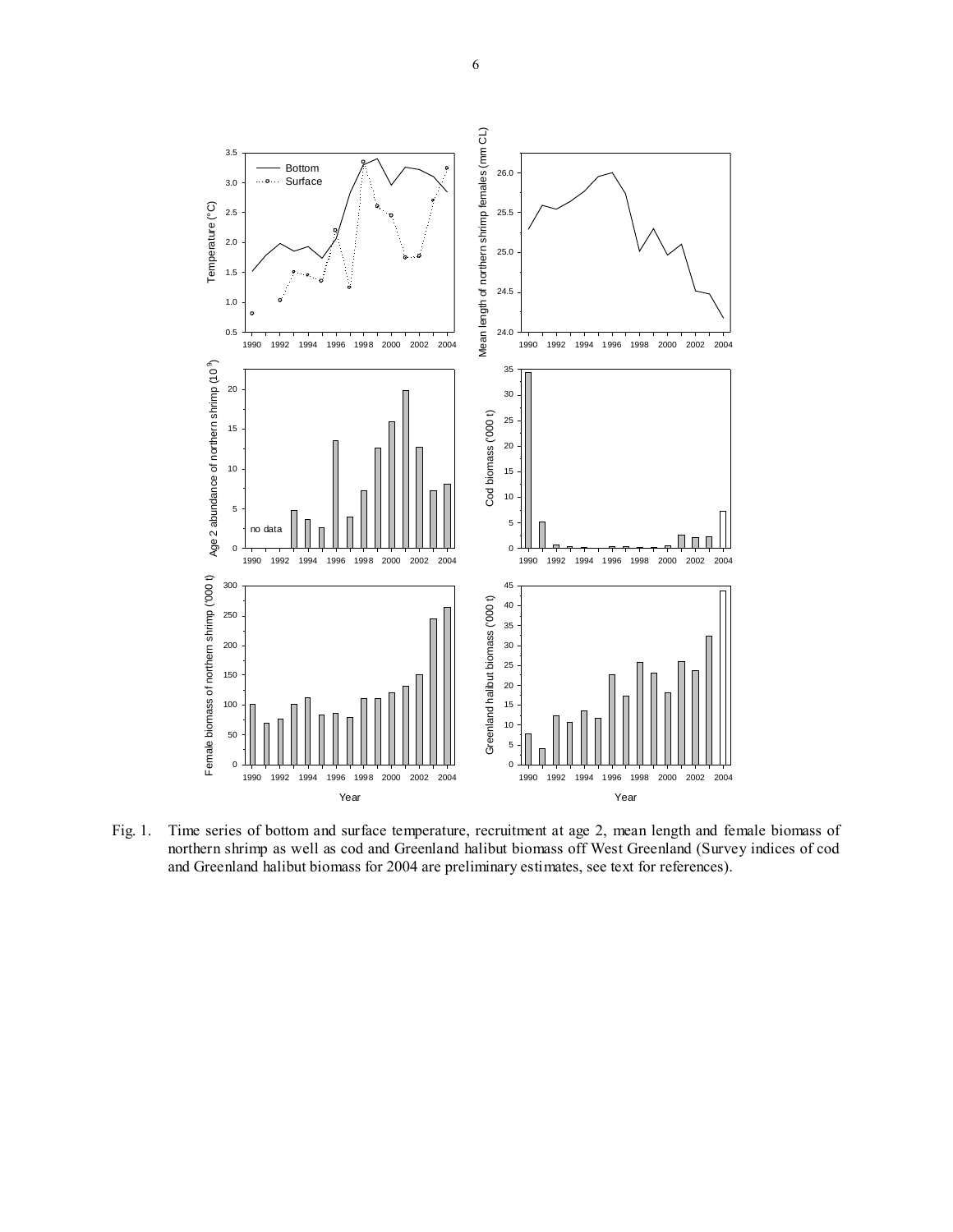

Fig. 2. Proportion of egg bearing females of northern shrimp in December in relation to bottom temperature in two inshore and two offshore areas at Iceland (based on Skúladóttir *et al*., 1991)



Fig. 3. Estimated proportion of mature females of northern shrimp in West Greenland waters, 1990-2004.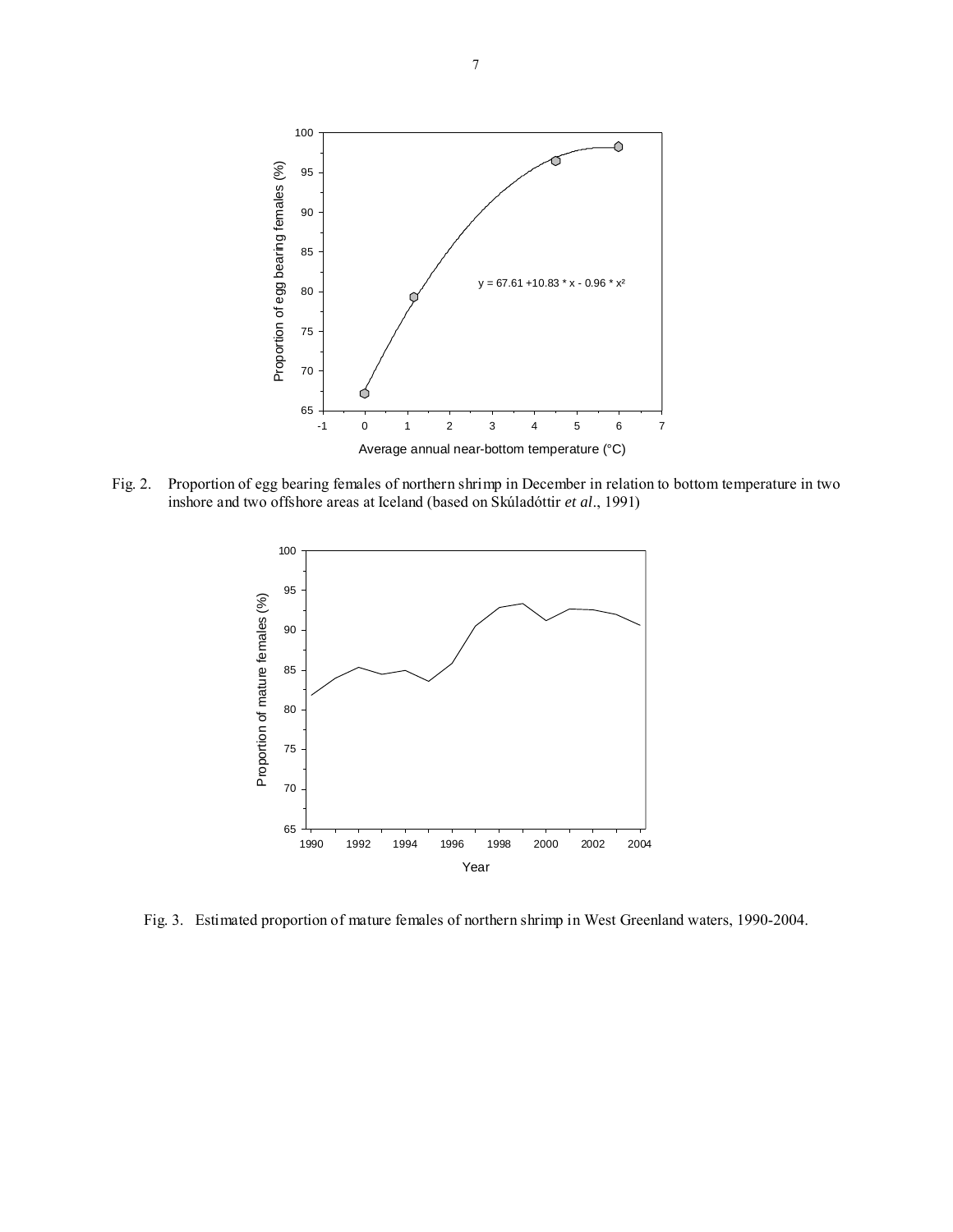

Fig. 4. Stock-recruitment plot for northern shrimp off West Greenland with fitted standard Ricker curve using biomass of mature females as measure of the parental stock (numbers at symbols refer to year-classes).



Fig. 5. Stock-recruitment plot for northern shrimp off West Greenland with fitted standard Ricker curve using potential egg production as measure of the parental stock (numbers at symbols refer to year-classes).